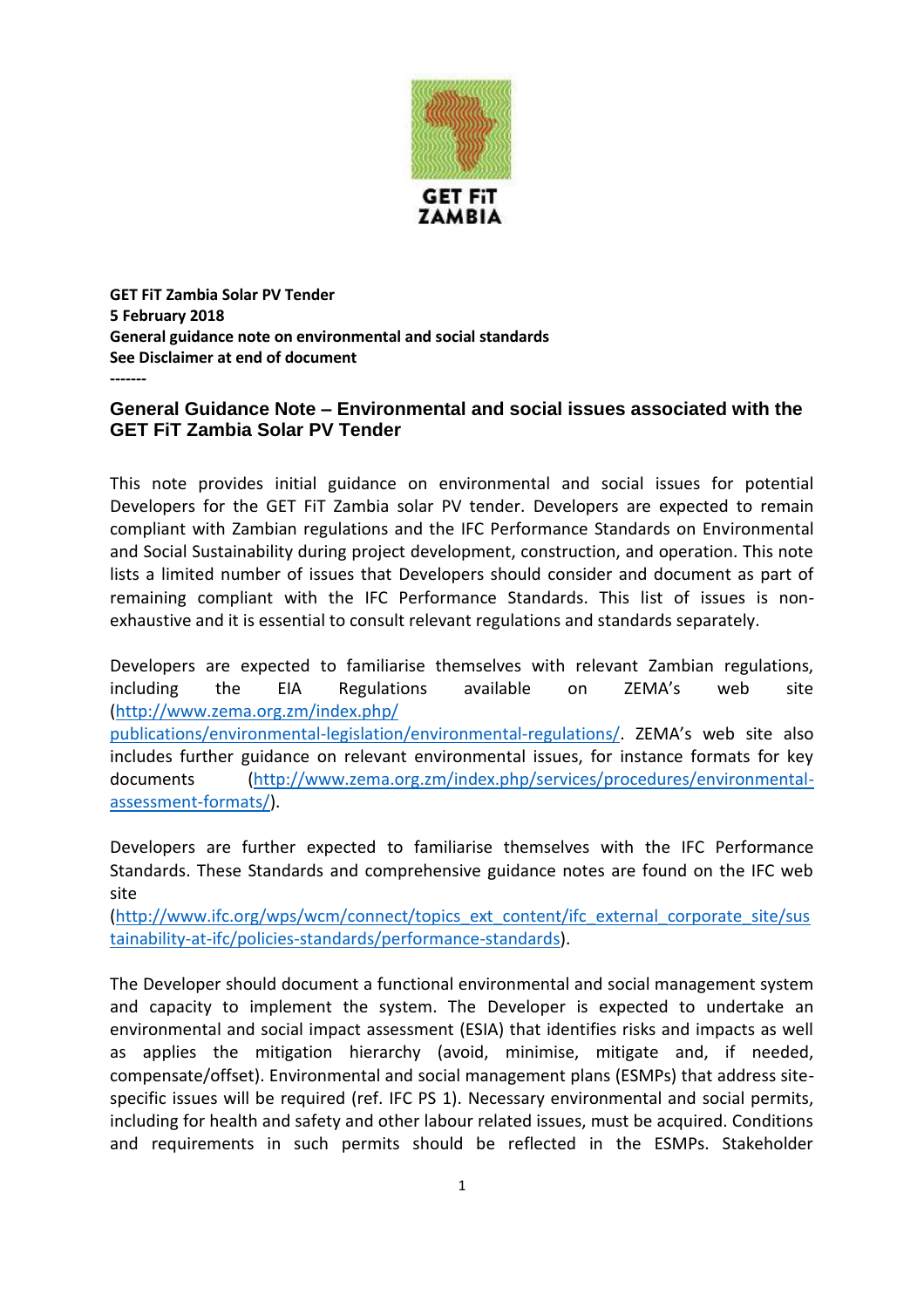

engagement should be documented and based on meaningful and balanced information rather than predominantly being an exercise of project promotion.

Labour and working conditions will be key issues to follow up during an intense construction phase (ref. IFC PS 2). The Developer is ultimately responsible for ensuring the work force on site is treated fairly, work under proper health and safety conditions, have appropriate contracts, and that standards apply across all contractors and sub-contractors. Local subcontractors often require additional follow up to ensure the Client's requirements are met. Developers should be able to document how labour and working conditions across the construction site are maintained. A labour force management plan is expected, including a workers' grievance mechanism that is readily available to all workers and can be used without fear of retribution.

Pollution and waste should as far as possible be avoided and minimised in accordance with the waste hierarchy (ref. IFC PS 3). Developers are expected to be able to document management of waste and hazardous materials on site, including the safe disposal of both general and hazardous waste. A waste management plan is expected.

Most project sites involve certain risks for local communities' health, safety and security (ref. IFC PS 4). Traffic management, separation of work spaces from community areas, sensitisation on risks, readily understood signage, and a readily available grievance mechanism for local people are important elements to manage risks. Potential risks or impacts on local water sources, roads, tracks or other local infrastructure or resources should be explicitly checked and relevant measures to avoid, minimise, mitigate or compensate impacts identified and described in relevant plans.

For several of the projects, land acquisition may be the most challenging issue to manage, partly due to Zambia's dual land tenure system. Developers need to pay particular attention to the risks associated with any physical or economic displacement (ref. IFC PS 5). Careful checks are required and should be documented, including verification of information received from government, traditional authorities and those claiming rights to the land in question. Due to the potential importance of this issue, Annex 1 provides further information about some of issues that should be considered by Developers.

Zambia is rich in biodiversity and special care is expected by Developers in this respect (ref. IFC PS 6). Developers are required to avoid infrastructure inside protected areas (national parks and wildlife sanctuaries) irrespective of whether these have any international designation or not (e.g. UN World Heritage Site, or Ramsar wetland of international importance). It is further expected that infrastructure will be placed such that there are no significant indirect impacts on such protected areas. 'Critical habitats' as per IFC PS 6 should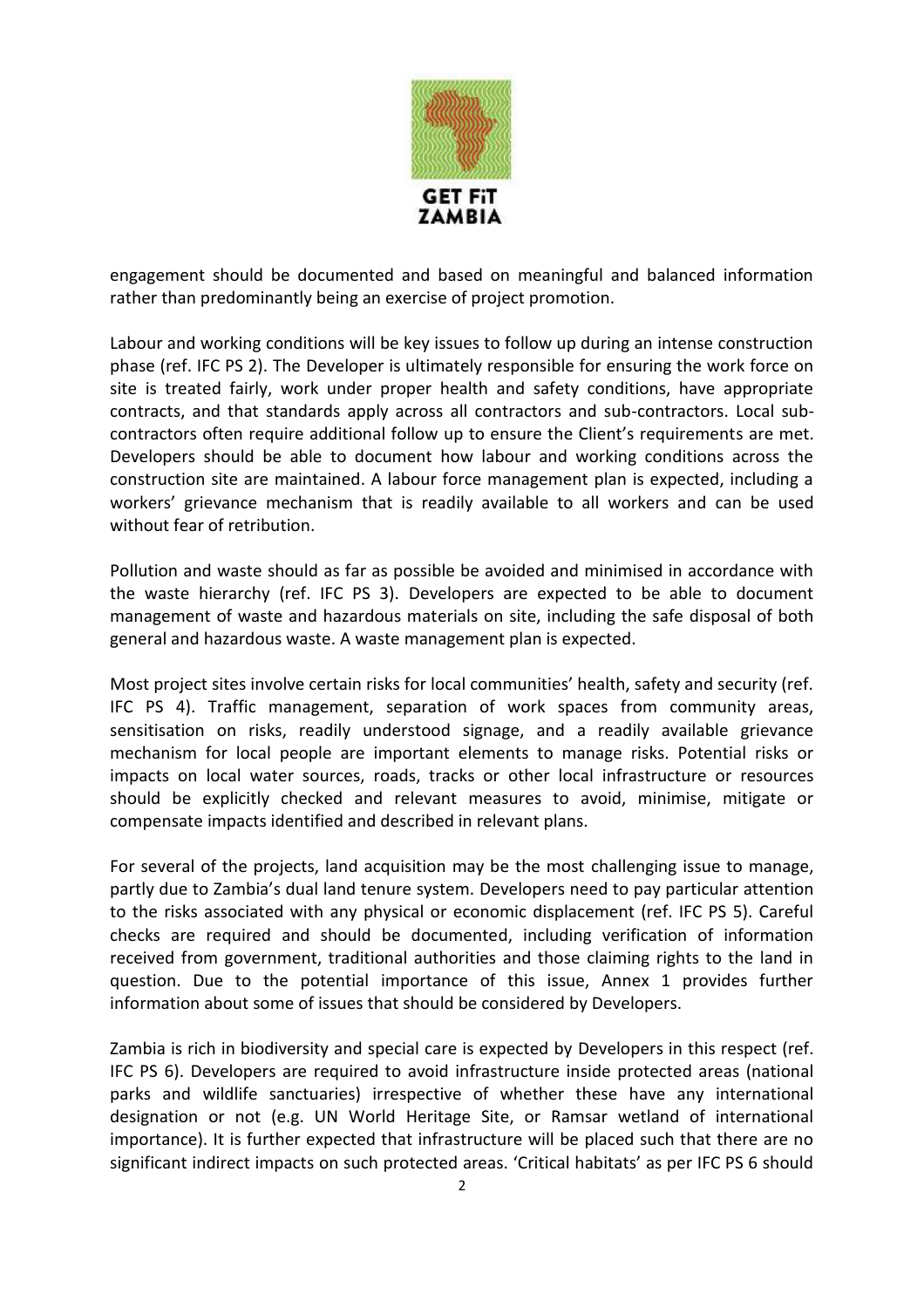

also be avoided. 'Game Management Areas', which normally as buffer zones to national parks where people are living, may be acceptable locations for projects. Gazetted forest reserves are unlikely to be appropriate sites. Normally, modified habitats would be preferred locations for projects. Benefits from ecosystem services should be maintained.

The Developers are unlikely to come across Indigenous Peoples (ref. IFC PS 7) when exploring for sites in Zambia. However, a small number of Twa (Pygmy) groups are living in wetland areas as hunter-gatherers and practising fishing (e.g. Bangweulu Swamp, Kafue Flats, Lukanga Swamp). Impacts on Indigenous Peoples may trigger a separate set of requirements that need careful consideration.

In many parts of Zambia, cultural heritage plays an important role in peoples' lives. Cultural heritage should be explicitly considered and refers to tangible moveable or immovable objects, property, sites, or structures of prehistoric, historic, cultural or religious value. Such heritage can also be unique natural features or tangible objects that embody cultural values, such as sacred sites (ref. IFC PS 8). Presence of potential graves or graveyards should be explicitly checked and documented. A cultural heritage management plan may be required.

Developers will normally contract consultants to provide support in managing environmental and social risks, including developing a Scoping Report, an Environmental and Social Impact Assessment (ESIA), Environmental and Social Management Plans (ESMPs), Resettlement Action Plans (RAPs), Livelihood Restoration Plans (LRPs)<sup>1</sup>, etc. Most, if not all, national consultants will claim they undertake ESIAs, RAPs, etc. in accordance with IFC Performance Standards. Such claims often warrant a further check to see whether past products have been reviewed and accepted by an international financing institution that require compliance with IFC Performance Standards, or whether the stated IFC PS compliance is only self-proclaimed, in which case it will often be misleading and the consultant may not be fit for the job.

When Developers are developing the Terms of Reference for environmental and social consultants, the key issues to be covered both to met Zambian regulations and the IFC Performance Standards should as far as possible be explicitly reflected in the ToR and in subsequent documentation such as Scoping Report, ESIA, ESMPs, RAP etc. to minimise the risk that such documentation needs major revisions at a later stage.

 $\overline{a}$ 1 The various documents listed will be required in different phases of the tender process. Full ESIA/ESMP/RAP/LRP are only expected post award. However, it is mandatory that Developers remain compliant with IFC PS throughout the tender process and document this accordingly as required by the IFC PS.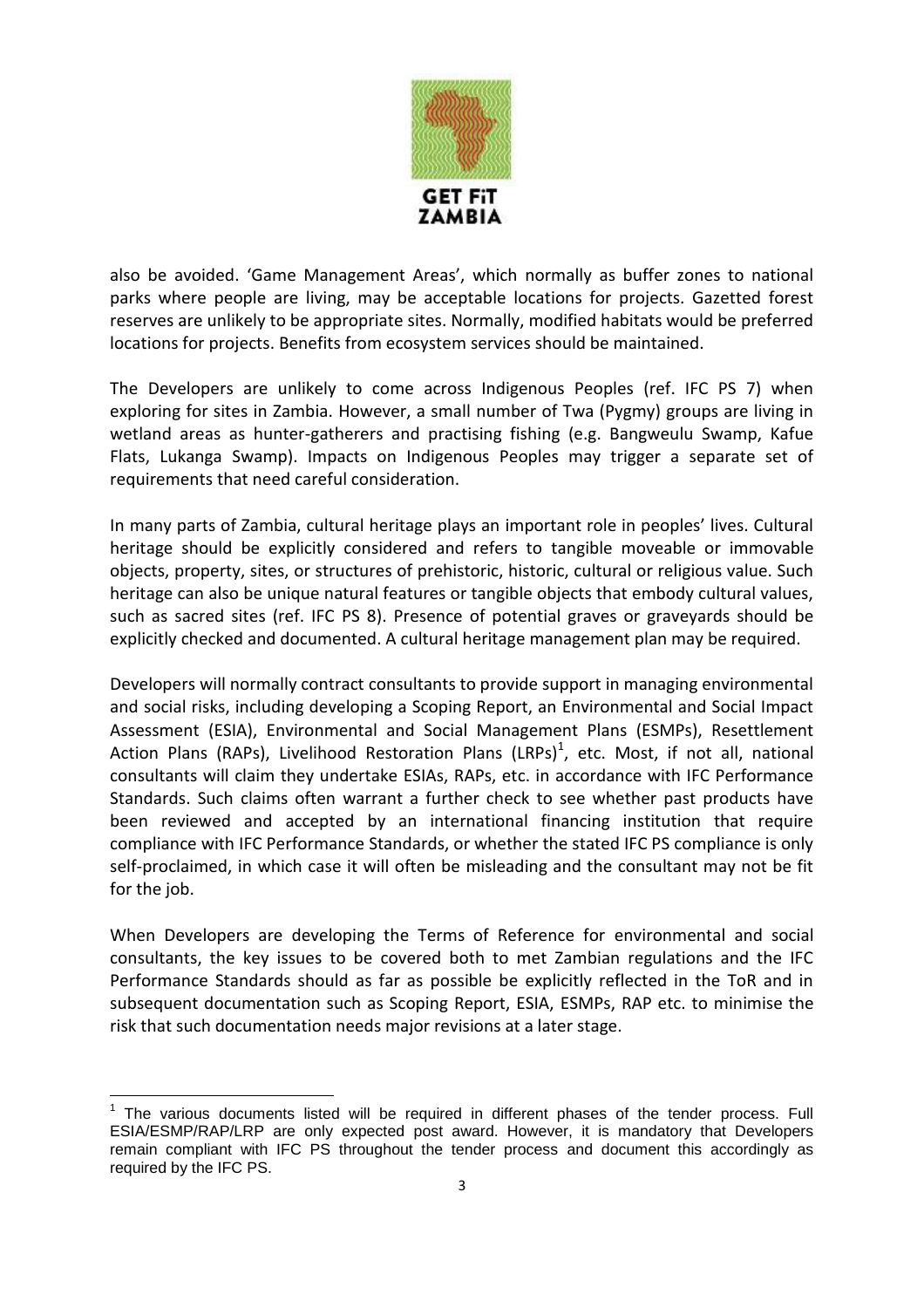

## **Annex 1 – Land Acquisition**

Zambia has a dual land tenure system, and Developers should be aware that the two forms may be in conflicts with each other. Land can either be:

- Statutory land with formal title registration administered by government in accordance with written laws, or
- Customary land administered by traditional authorities based on unwritten, localised customary laws where chiefs rule with the consent of their people.

Solar PV projects normally have flexibility in terms of where the projects can be placed and are hence required to avoid forced eviction through considering feasible alternative locations. In most instances, it will also be possible to avoid physical and economic displacement. GET FiT assumes that developers in most cases will enter into a genuine 'willing buyer/willing seller' transaction.<sup>2</sup> If land acquisition is not on a 'willing buyer/willing seller' basis, more elaborate guidelines found in IFC Performance Standard 5 need to be considered carefully (see below). It should be noted that IFC PS 5 also has sections of relevance for land acquisition on a 'willing buyer/willing seller' basis.

Acquisition of both statutory land and customary land, even on a 'willing buyer/willing seller' basis, may be associated with risks that require dedicated risk management by developers. There are risks of displacement from both customary land and statutory land that must be considered.

Statutory land may have legacy issues that require further exploration by Developers. There have been reports of lack of or insufficient consultation with affected communities and lack of or insufficient compensation and livelihood restoration associated with transfer of land. A title is not a guarantee that there are no legacy issues. The Zambian Government also recognises that illegal land allocation has taken place both on customary and statutory lands. $3$  An Developer is expected to check and document whether there are legacy issues, including consultation with government at central and district levels, with traditional authorities and, importantly, with local communities. Legacy issues tend to be challenging to address and are likely to result in delays, for instance in determining which families are

 *2 IFC Performance Standard 5 considers this a voluntary land transaction such as a market transaction where the seller is not obliged to sell and the buyer cannot resort to expropriation or other compulsory procedures sanctioned by the legal system of the country in question. The following conditions should also apply: (i) land markets or other opportunities for the productive investment of the sales income exist; (ii) the transaction took place with the seller's informed consent; and (iii) the seller was provided with fair compensation based on prevailing market values.*  3

*See for instance the National Resettlement Policy (October 2015).*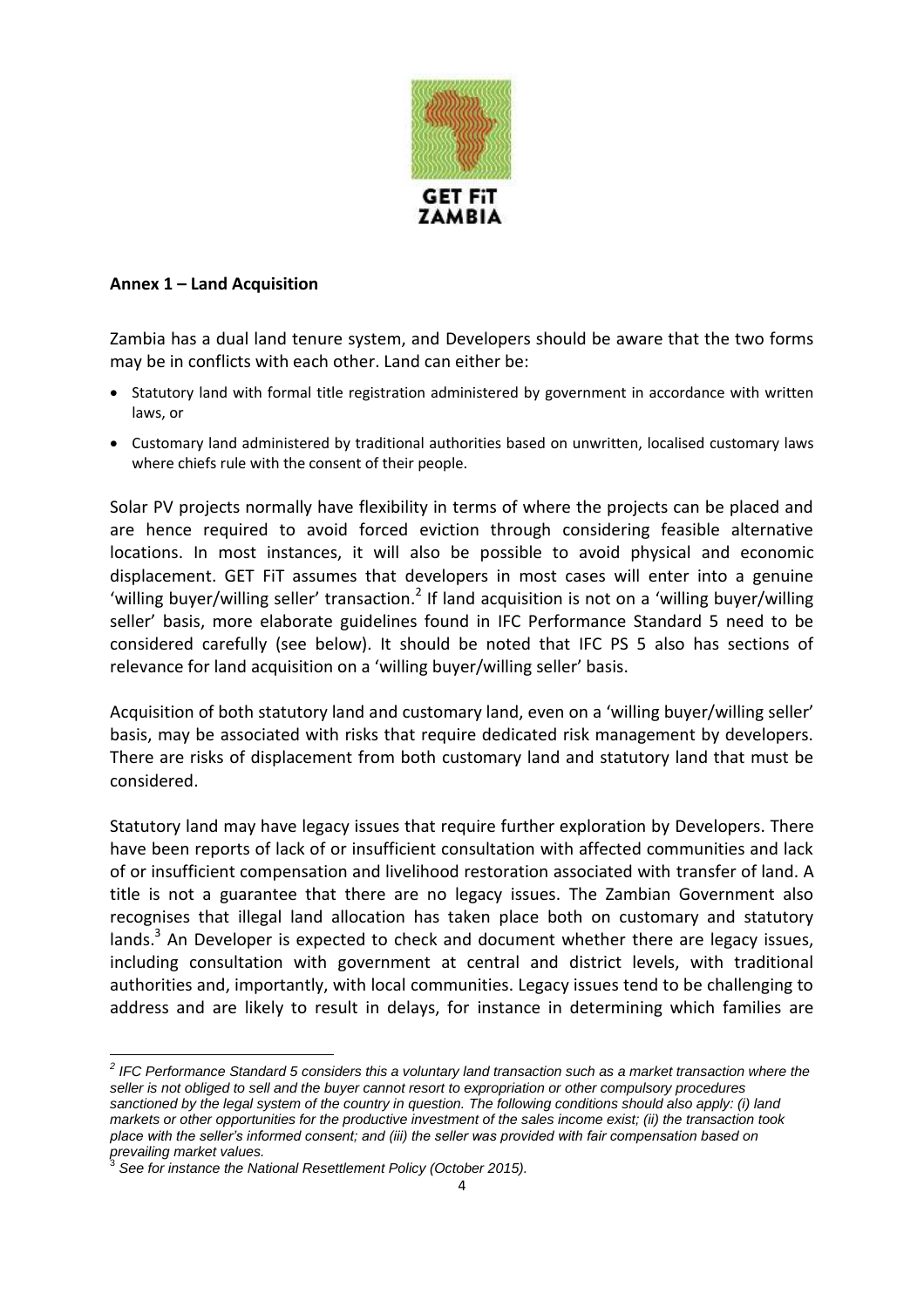

eligible for compensation or resettlement, and who are opportunistically trying to claim rights without being eligible.

Acquisition of customary land requires dedicated efforts by an Developer to engage with any directly affected communities as well as communities around the site to verify the land situation as well as to disclose relevant information on the planned project. People should also be made aware of opportunities to present grievances such that the Developer can receive and address any concerns about the land issues. Consultations with traditional authorities and government at central and district levels are essential, but never a substitute for community level consultations.

If a 'willing buyer/willing seller' situation is not achieved, more comprehensive sections of IFC PS 5 become relevant. Performance Standard 5 relates to project-related land acquisition and restrictions on land use. IFC PS 5 is concerned with both physical displacement (relocation or loss of shelter) and economic displacement (loss of assets or access to assets that leads to loss of income sources or other means of livelihood) because of project-related land acquisition or restrictions on land use. It is essential for Developers to acknowledge that those who suffer negative social and economic impacts as a result of the acquisition of project land and/or restrictions on land use, are not only those having legally recognized rights or claims to the land. Those who have customary claims to land, those with no legally recognized claims, and seasonal natural resource users such as herders, fishing families, hunters and gatherers who have dependencies on the land, should be considered. The potential variety of land and land use claimants can result in challenging situations, and careful consideration is required, and the Developers must properly document the outcomes.

Where avoidance of physical and economic displacement is not possible, the adverse social and economic impacts from land acquisition or restrictions on land use by should be minimised by (i) providing compensation for loss of assets at replacement cost<sup>4</sup> and (ii) ensuring that resettlement activities are implemented with appropriate disclosure of information, consultation, and the informed participation of those affected. All categories of affected households and communities should be consulted, whether individually or through representative sampling if the numbers are large. Particular attention should be paid to vulnerable groups. Consultation should capture men's and women's views and concerns. Developers should be mindful that when entering a local community, they are likely to be

 $\overline{a}$ 

*<sup>4</sup> Replacement cost is defined as the market value of the assets plus transaction costs. In applying this method of valuation, depreciation of structures and assets should not be taken into account. The valuation method for determining replacement cost should be documented. Many countries have legally defined rates of compensation for crops and/or land. It is recommended that developers assess the government-established compensation rates and adjust as necessary to meet the replacement rate criterion.*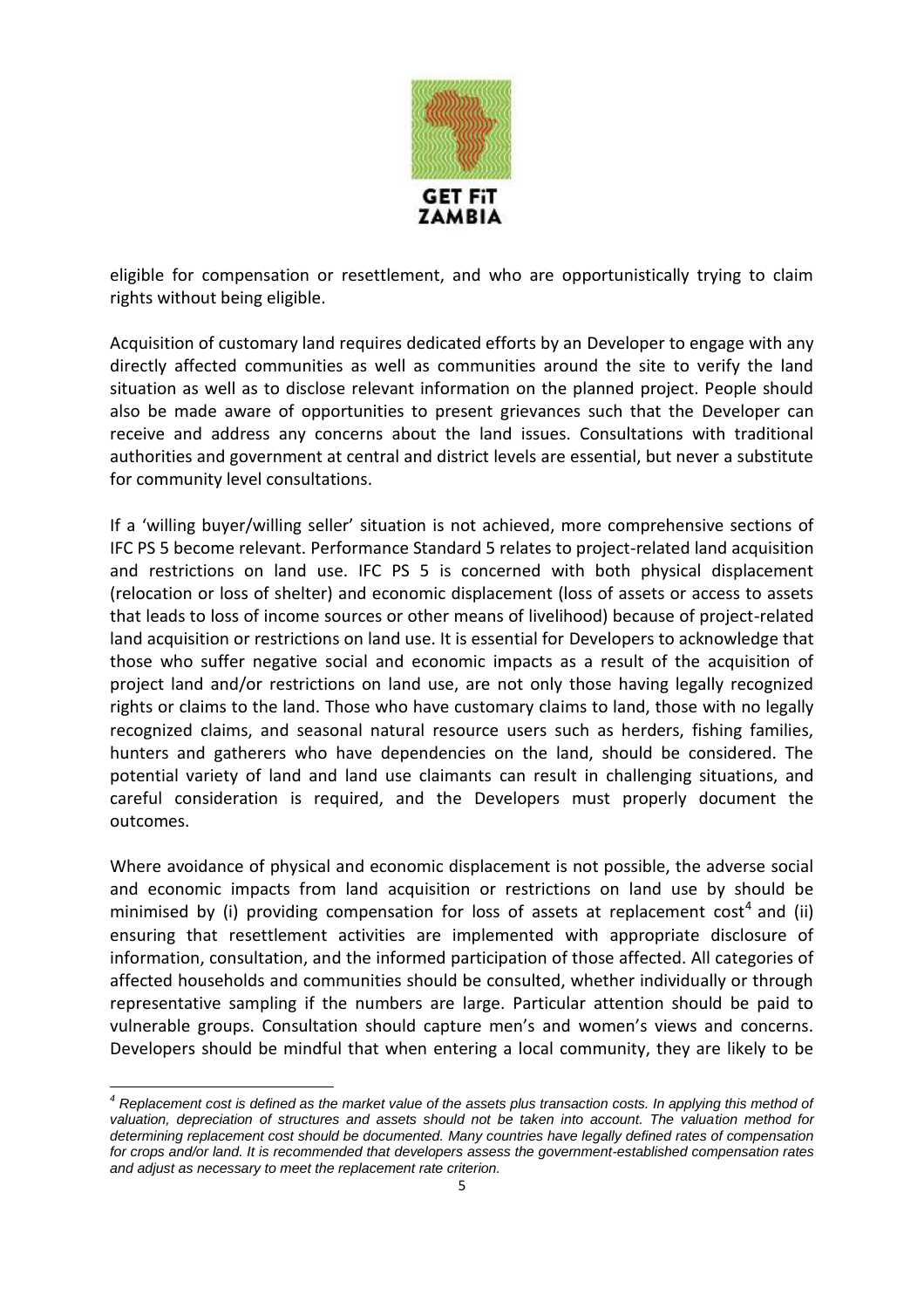

met by the more powerful rather than the marginalised. Marginalised and vulnerable groups are likely to require targeted efforts during consultations.

Developers are strongly encouraged to use negotiated settlements while meeting the requirements of IFC PS 5 and Zambian regulations, even if they have legal means to acquire land without the seller's consent.

The livelihoods and standards of living of displaced persons should be improved, or as a minimum restored. Compensation alone does not guarantee the restoration or improvement of the livelihoods and social welfare of displaced households. An Developer needs to consider livelihood restoration for various types of livelihoods associated with acquired land, including land-based, wage-based and enterprise-based livelihoods. For physically displaced persons, adequate housing with security of tenure<sup>5</sup> at resettlement sites should be provided. Even if the resources are not owned by individual households, access to them can be important for affected households' livelihoods. Therefore, developers need to consider potential loss of common property resources and natural resources such as access to pasture, harvesting of trees or non-timber products, medicinal plants, croplands, fallow lands, water resources, and fish stocks.

For further information, reference is made to IFC Performance Standard 5 and associated guidance notes.

For any further clarification, please contact us a[t solar@getfit-zambia.org.](mailto:solar@getfit-zambia.org)

 5 *Security of tenure means that resettled individuals are resettled to a site that they can legally occupy and where they are protected from the risk of eviction.*